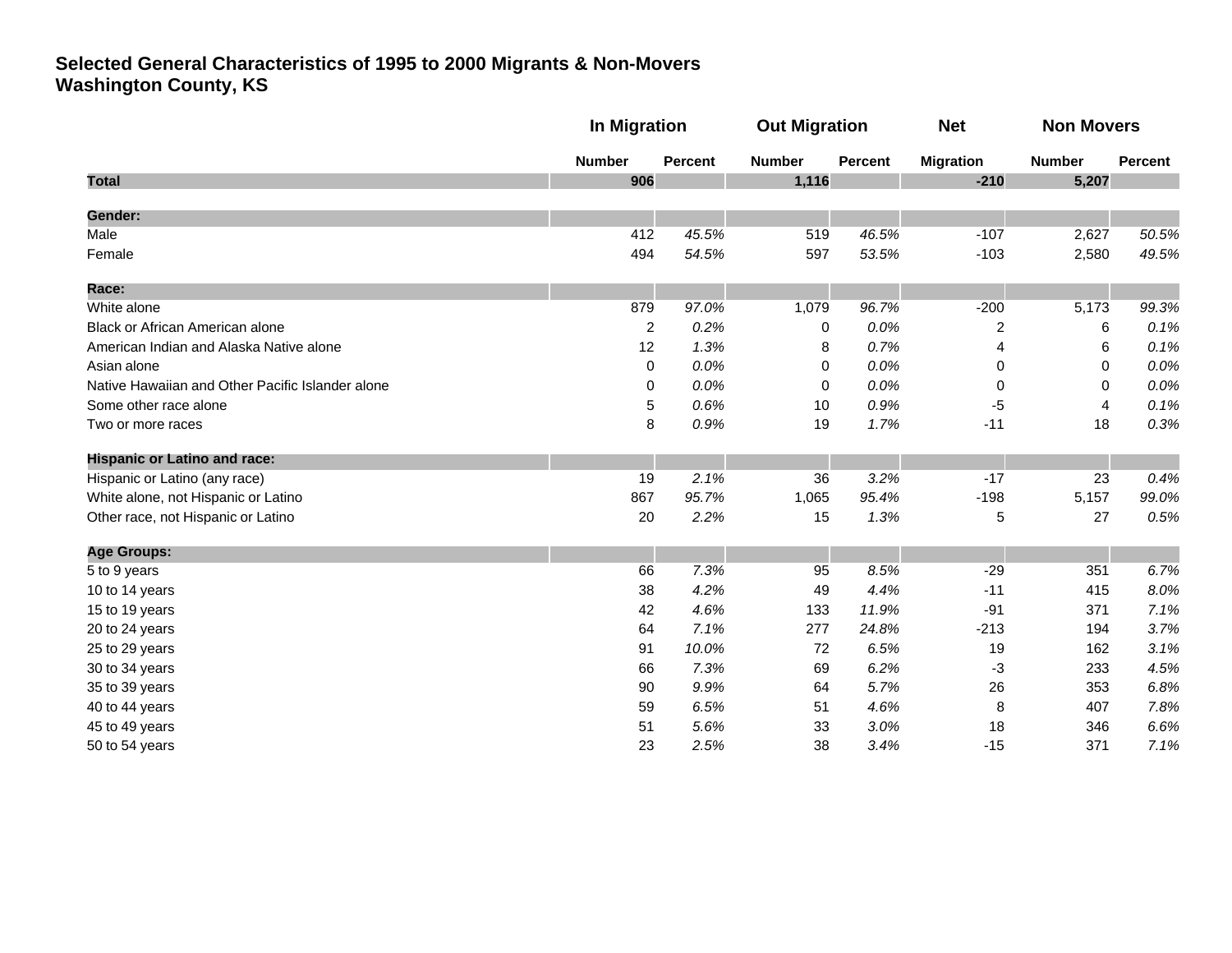|                                                                   | <b>In Migration</b> |                | <b>Out Migration</b> |                | <b>Net</b>       | <b>Non Movers</b> |         |
|-------------------------------------------------------------------|---------------------|----------------|----------------------|----------------|------------------|-------------------|---------|
|                                                                   | <b>Number</b>       | <b>Percent</b> | <b>Number</b>        | <b>Percent</b> | <b>Migration</b> | <b>Number</b>     | Percent |
| Age Groups (continued):                                           |                     |                |                      |                |                  |                   |         |
| 55 to 59 years                                                    | 38                  | 4.2%           | 27                   | 2.4%           | 11               | 316               | 6.1%    |
| 60 to 64 years                                                    | 40                  | 4.4%           | 20                   | 1.8%           | 20               | 305               | 5.9%    |
| 65 to 69 years                                                    | 33                  | 3.6%           | 44                   | 3.9%           | $-11$            | 309               | 5.9%    |
| 70 to 74 years                                                    | 18                  | 2.0%           | 31                   | 2.8%           | $-13$            | 336               | 6.5%    |
| 75 to 79 years                                                    | 8                   | 0.9%           | 36                   | 3.2%           | $-28$            | 298               | 5.7%    |
| 80 to 84 years                                                    | 81                  | 8.9%           | 26                   | 2.3%           | 55               | 222               | 4.3%    |
| 85 years and over                                                 | 98                  | 10.8%          | 51                   | 4.6%           | 47               | 218               | 4.2%    |
| <b>Educational Attainment (Population age 25 years and over):</b> |                     |                |                      |                |                  |                   |         |
| Less than 9th grade                                               | 52                  | 7.5%           | 76                   | 13.5%          | $-24$            | 469               | 12.1%   |
| 9th - 12th grade, no diploma                                      | 66                  | 9.5%           | 66                   | 11.7%          | 0                | 271               | 7.0%    |
| High school graduate or equivalency                               | 206                 | 29.6%          | 144                  | 25.6%          | 62               | 1,538             | 39.7%   |
| Some college, no degree                                           | 172                 | 24.7%          | 142                  | 25.3%          | 30               | 882               | 22.8%   |
| Associate degree                                                  | 29                  | 4.2%           | 23                   | 4.1%           | 6                | 194               | 5.0%    |
| Bachelor's degree                                                 | 111                 | 15.9%          | 91                   | 16.2%          | 20               | 381               | 9.8%    |
| Graduate or professional degree                                   | 60                  | 8.6%           | 20                   | 3.6%           | 40               | 141               | 3.6%    |
| Household Types (HH population age 5 years and over):             |                     |                |                      |                |                  |                   |         |
| Married-couple family HH with children under 18                   | 280                 | 38.9%          | 380                  | 36.9%          | $-100$           | 2,110             | 40.7%   |
| Married-couple family HH without children under 18                | 190                 | 26.4%          | 210                  | 20.4%          | $-20$            | 1,840             | 35.5%   |
| Other family households with children under 18                    | 70                  | 9.7%           | 70                   | 6.8%           | 0                | 250               | 4.8%    |
| Other family households without children under 18                 | 30                  | 4.2%           | 30                   | 2.9%           | 0                | 140               | 2.7%    |
| Non-family households                                             | 150                 | 20.8%          | 340                  | 33.0%          | $-190$           | 850               | 16.4%   |
| Household Income in 1999 (HH population age 5 years and over):    |                     |                |                      |                |                  |                   |         |
| Under \$25,000                                                    | 250                 | 34.7%          | 440                  | 42.7%          | $-190$           | 1,460             | 28.1%   |
| \$25,000 to \$49,999                                              | 300                 | 41.7%          | 350                  | 34.0%          | $-50$            | 2,370             | 45.7%   |
| \$50,000 to \$74,999                                              | 110                 | 15.3%          | 210                  | 20.4%          | $-100$           | 850               | 16.4%   |
| \$75,000 to \$99,999                                              | 30                  | 4.2%           | 40                   | 3.9%           | $-10$            | 270               | 5.2%    |
| \$100,000 to \$199,999                                            | 30                  | 4.2%           | 0                    | 0.0%           | 30               | 190               | 3.7%    |
| \$200,000 or more                                                 | 10                  | 1.4%           | 0                    | 0.0%           | 10               | 40                | 0.8%    |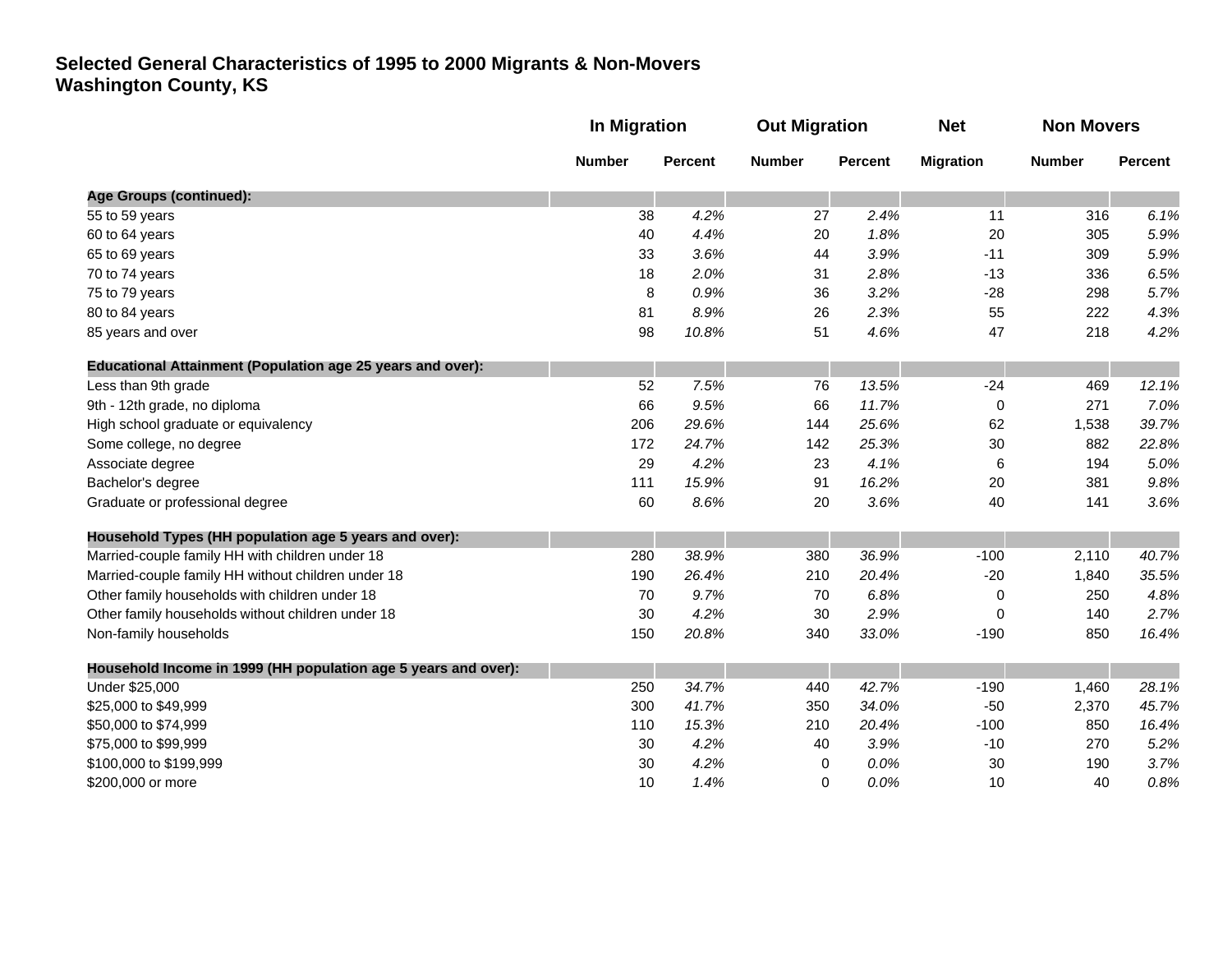|                                                            |                | In Migration   |                | <b>Out Migration</b> |                  | <b>Non Movers</b> |                |
|------------------------------------------------------------|----------------|----------------|----------------|----------------------|------------------|-------------------|----------------|
|                                                            | <b>Number</b>  | <b>Percent</b> | <b>Number</b>  | <b>Percent</b>       | <b>Migration</b> | <b>Number</b>     | <b>Percent</b> |
| Income of Persons in 1999 (Population age 16 and over):    |                |                |                |                      |                  |                   |                |
| No income                                                  | 84             | 10.6%          | 69             | 7.3%                 | 15               | 304               | 7.0%           |
| less than \$4,999                                          | 63             | 8.0%           | 169            | 17.9%                | $-106$           | 553               | 12.7%          |
| \$5,000 - \$9,999                                          | 192            | 24.3%          | 199            | 21.0%                | $-7$             | 655               | 15.0%          |
| \$10,000 - \$14,999                                        | 134            | 17.0%          | 135            | 14.3%                | -1               | 662               | 15.1%          |
| \$15,000 - \$19,999                                        | 72             | 9.1%           | 90             | 9.5%                 | $-18$            | 509               | 11.6%          |
| \$20,000 - \$24,999                                        | 65             | 8.2%           | 78             | 8.2%                 | $-13$            | 445               | 10.2%          |
| \$25,000 - \$34,999                                        | 100            | 12.7%          | 123            | 13.0%                | $-23$            | 651               | 14.9%          |
| \$35,000 - \$49,999                                        | 41             | 5.2%           | 65             | 6.9%                 | $-24$            | 388               | 8.9%           |
| \$50,000 - \$74,999                                        | 26             | 3.3%           | 16             | 1.7%                 | 10               | 127               | 2.9%           |
| \$75,000 - \$99,999                                        | 10             | 1.3%           | $\overline{c}$ | 0.2%                 | 8                | 41                | 0.9%           |
| \$100,000 and over                                         | $\overline{2}$ | 0.3%           | 0              | 0.0%                 | $\overline{c}$   | 35                | 0.8%           |
| Labor Force Status (Population age 16 and over):           |                |                |                |                      |                  |                   |                |
| Employed                                                   | 418            | 53.0%          | 554            | 58.6%                | $-136$           | 2,779             | 63.6%          |
| Unemployed                                                 | 22             | 2.8%           | 35             | 3.7%                 | $-13$            | 49                | 1.1%           |
| Armed forces                                               | $\mathbf 0$    | 0.0%           | 16             | 1.7%                 | $-16$            | 0                 | 0.0%           |
| Not in labor force                                         | 349            | 44.2%          | 341            | 36.0%                | 8                | 1,542             | 35.3%          |
| Occupation (Employed civilian population age 16 and over): |                |                |                |                      |                  |                   |                |
| Management, professional and related occupations :         |                |                |                |                      |                  |                   |                |
| Management business and financial                          | 63             | 15.1%          | 48             | 8.7%                 | 15               | 585               | 21.1%          |
| Professional and related                                   | 64             | 15.3%          | 133            | 24.0%                | $-69$            | 343               | 12.3%          |
| Service occupations:                                       |                |                |                |                      |                  |                   |                |
| Protective service                                         | 10             | 2.4%           | 22             | 4.0%                 | $-12$            | 16                | 0.6%           |
| Other service                                              | 47             | 11.2%          | 58             | 10.5%                | $-11$            | 385               | 13.9%          |
| Sales and office occupations:                              |                |                |                |                      |                  |                   |                |
| Sales and related                                          | 35             | 8.4%           | 60             | 10.8%                | $-25$            | 218               | 7.8%           |
| Office and administrative support                          | 53             | 12.7%          | 113            | 20.4%                | $-60$            | 352               | 12.7%          |
| Farming fishing and forestry occupations                   | 23             | 5.5%           | 22             | 4.0%                 | $\mathbf 1$      | 95                | 3.4%           |
| Construction, extractions and maintenance occupations:     |                |                |                |                      |                  |                   |                |
| Construction and extraction                                | 34<br>17       | 8.1%           | 44             | 7.9%                 | $-10$            | 212               | 7.6%           |
| Installation maintenance and repair                        |                | 4.1%           | 9              | 1.6%                 | 8                | 118               | 4.2%           |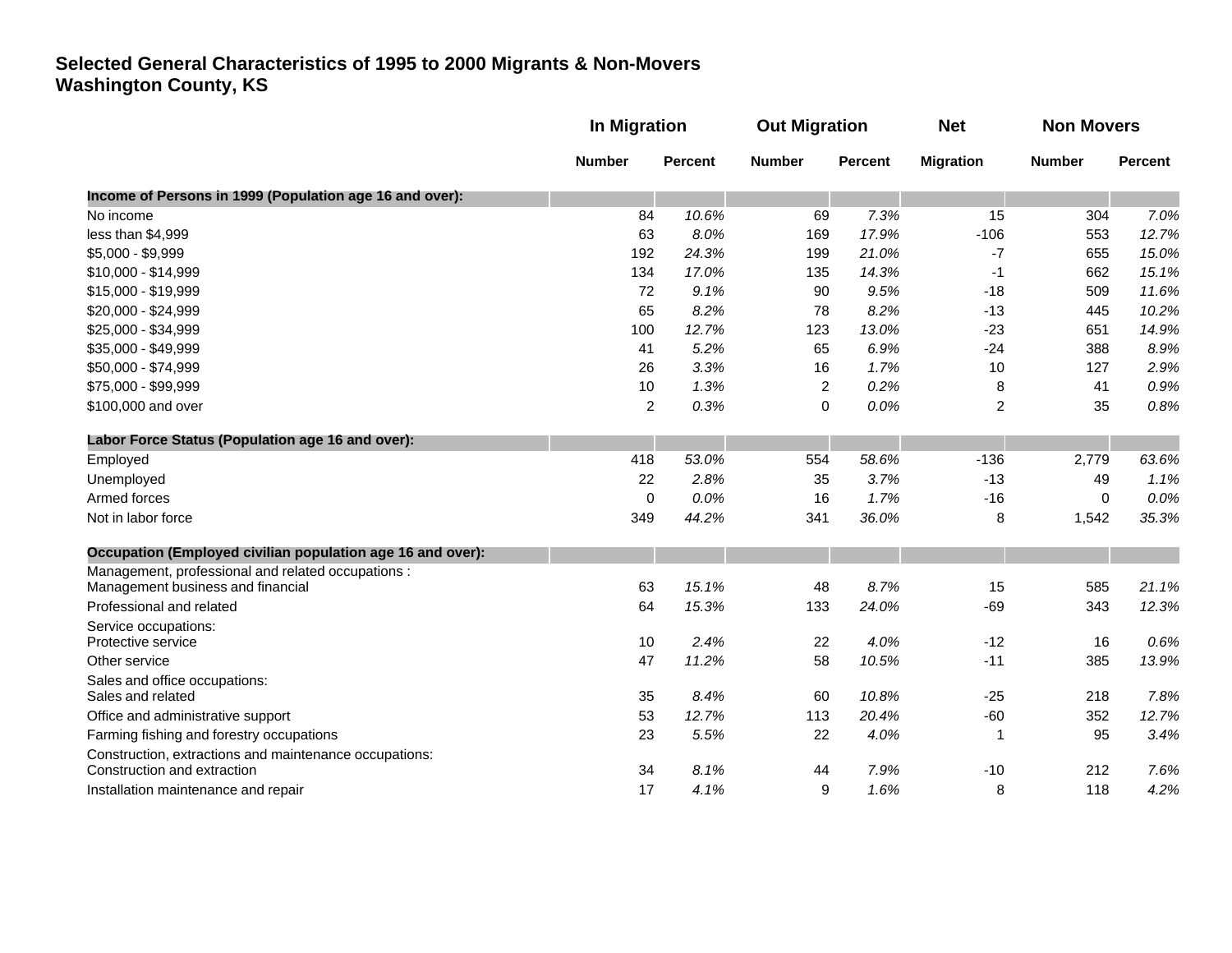|                                                                           | <b>In Migration</b> |                | <b>Out Migration</b> |                | <b>Net</b>       | <b>Non Movers</b> |         |
|---------------------------------------------------------------------------|---------------------|----------------|----------------------|----------------|------------------|-------------------|---------|
|                                                                           | <b>Number</b>       | <b>Percent</b> | <b>Number</b>        | <b>Percent</b> | <b>Migration</b> | <b>Number</b>     | Percent |
| <b>Occupation (continued):</b>                                            |                     |                |                      |                |                  |                   |         |
| Production, transportation and material moving occupations:<br>Production | 44                  | 10.5%          | 31                   | 5.6%           | 13               | 266               | 9.6%    |
| Transportation and material moving                                        | 28                  | 6.7%           | 14                   | 2.5%           | 14               | 189               | 6.8%    |
| Industry (Employed civilian population age 16 and over):                  |                     |                |                      |                |                  |                   |         |
| Agriculture, forestry, fishing, and hunting                               | 44                  | 10.5%          | 25                   | 4.5%           | 19               | 540               | 19.4%   |
| Mining                                                                    | 5                   | 1.2%           | 0                    | 0.0%           | 5                | 10                | 0.4%    |
| Construction                                                              | 47                  | 11.2%          | 46                   | 8.3%           |                  | 238               | 8.6%    |
| Manufacturing                                                             | 57                  | 13.6%          | 47                   | 8.5%           | 10               | 273               | 9.8%    |
| Wholesale trade                                                           | 4                   | 1.0%           | 15                   | 2.7%           | $-11$            | 71                | 2.6%    |
| Retail trade                                                              | 38                  | 9.1%           | 68                   | 12.3%          | $-30$            | 308               | 11.1%   |
| Transportation, warehousing, and utilities                                | 13                  | 3.1%           | 25                   | 4.5%           | $-12$            | 145               | 5.2%    |
| Information                                                               | 5                   | 1.2%           | 33                   | 6.0%           | $-28$            | 46                | 1.7%    |
| Finance, insurance, real estate, and rental and leasing                   | 16                  | 3.8%           | 14                   | 2.5%           | $\overline{c}$   | 93                | 3.3%    |
| Prof., sci., mgmt, admin. & waste mgmt services                           | 21                  | 5.0%           | 37                   | 6.7%           | $-16$            | 69                | 2.5%    |
| Educational, health, and social services                                  | 93                  | 22.2%          | 162                  | 29.2%          | $-69$            | 634               | 22.8%   |
| Arts, ent., rec., accommodation, & food services                          | 14                  | 3.3%           | 21                   | 3.8%           | -7               | 118               | 4.2%    |
| Other services (except public administration)                             | 33                  | 7.9%           | 40                   | 7.2%           | $-7$             | 139               | 5.0%    |
| Public administration                                                     | 28                  | 6.7%           | 21                   | 3.8%           | $\overline{7}$   | 95                | 3.4%    |
| Marital Status (Population age 15 and over):                              |                     |                |                      |                |                  |                   |         |
| Now married (except separated)                                            | 520                 | 64.8%          | 411                  | 42.3%          | 109              | 2,871             | 64.6%   |
| Widowed                                                                   | 63                  | 7.9%           | 93                   | 9.6%           | $-30$            | 462               | 10.4%   |
| Divorced                                                                  | 90                  | 11.2%          | 48                   | 4.9%           | 42               | 234               | 5.3%    |
| Separated                                                                 | 3                   | 0.4%           | 28                   | 2.9%           | $-25$            | 14                | 0.3%    |
| Never married                                                             | 126                 | 15.7%          | 392                  | 40.3%          | $-266$           | 860               | 19.4%   |
| Poverty Status in 1999 (Population for whom determined):                  |                     |                |                      |                |                  |                   |         |
| Family income in 1999 below poverty level                                 | 89                  | 12.3%          | 289                  | 27.9%          | $-200$           | 484               | 9.3%    |
| Family income in 1999 at or above poverty level                           | 633                 | 87.7%          | 745                  | 72.1%          | $-112$           | 4,704             | 90.7%   |